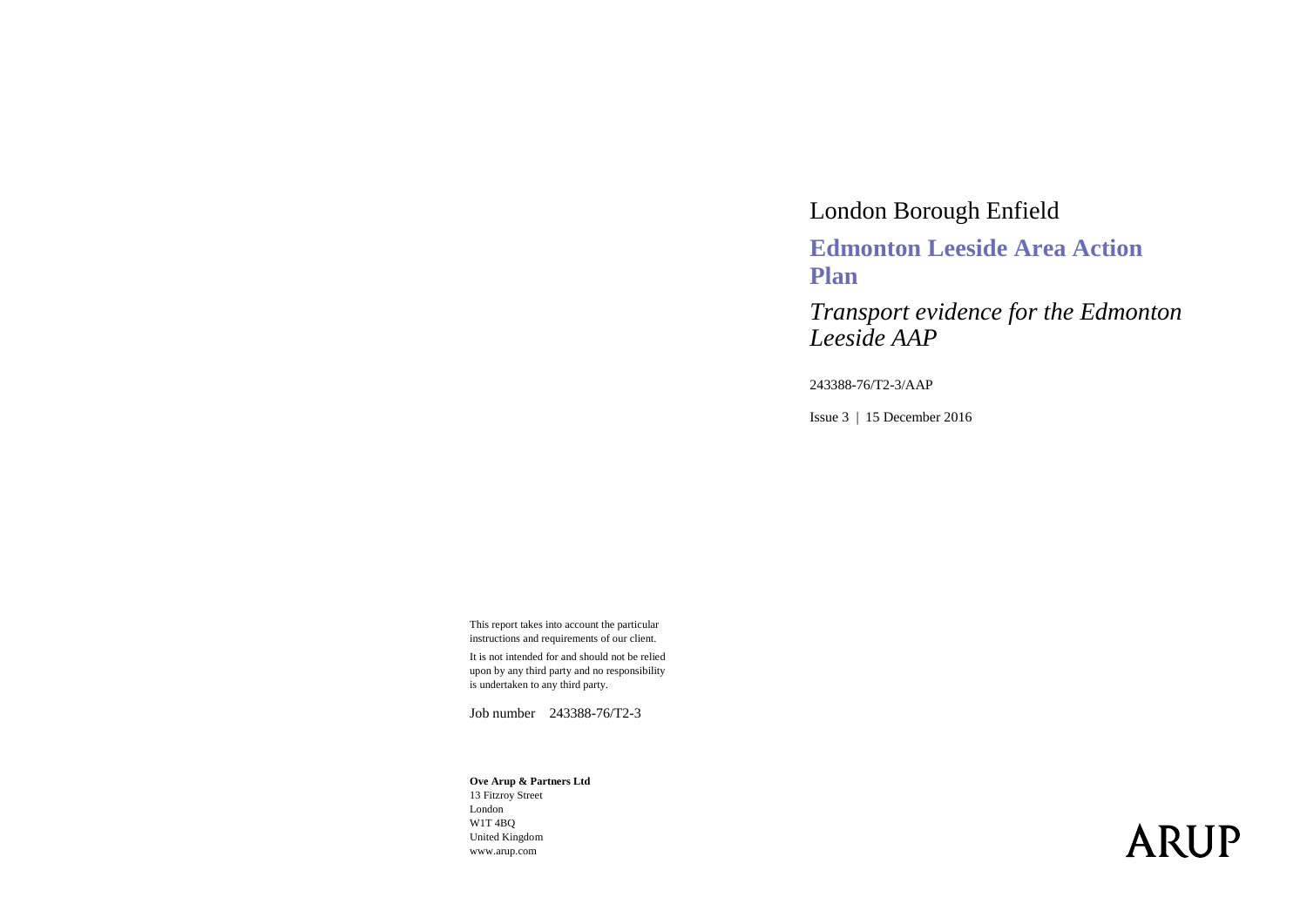## **Contents**

|             |     |                                       | Page |
|-------------|-----|---------------------------------------|------|
| 1           |     | <b>Introduction and background</b>    |      |
|             | 1.1 | Development Quantum                   |      |
| $\mathbf 2$ |     | <b>Transport implications</b>         | 6    |
|             | 1.2 | Accessibility and sustainable density | 6    |
|             | 1.3 | Parking and land take                 | 9    |
|             | 1.4 | Person travel                         | 12   |
|             | 1.5 | <b>Public Transport</b>               | 14   |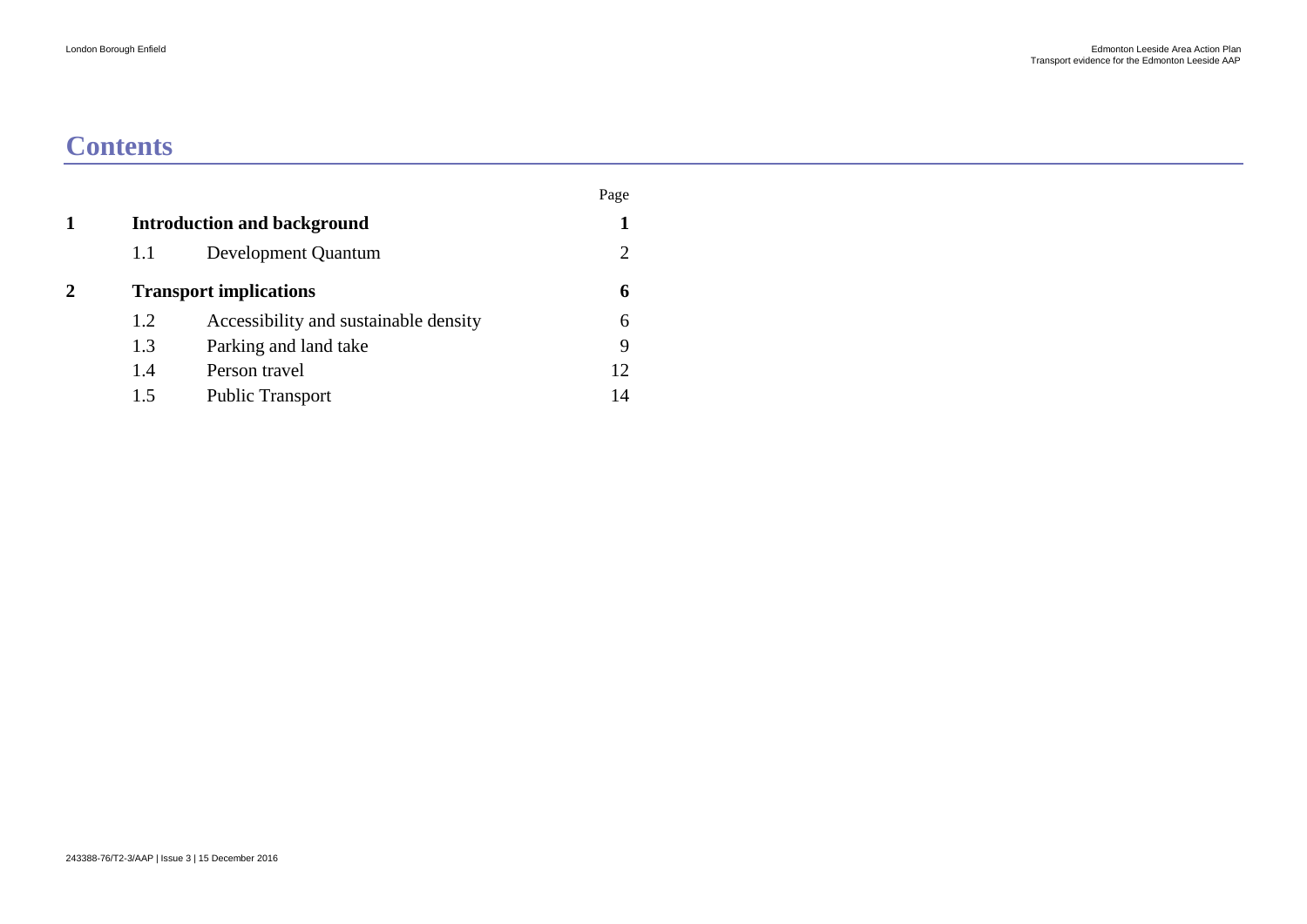## <span id="page-2-0"></span>**1 Introduction and background**

The London Borough Enfield is collating evidence to support the Edmonton Leeside Area Action Plan preparation and Ove Arup & Partners have been commissioned by LBE to provide transport evidence.

The scope of the Ove Arup & Partners input to the AAP review were discussed in a meeting the 7<sup>th</sup> of July 2016. AECOM, who are updating the Edmonton Leeside AAP on behalf of London Borough Enfield, will provide information on Development quantum and Ove Arup & Partners will provide comments on the transport implications.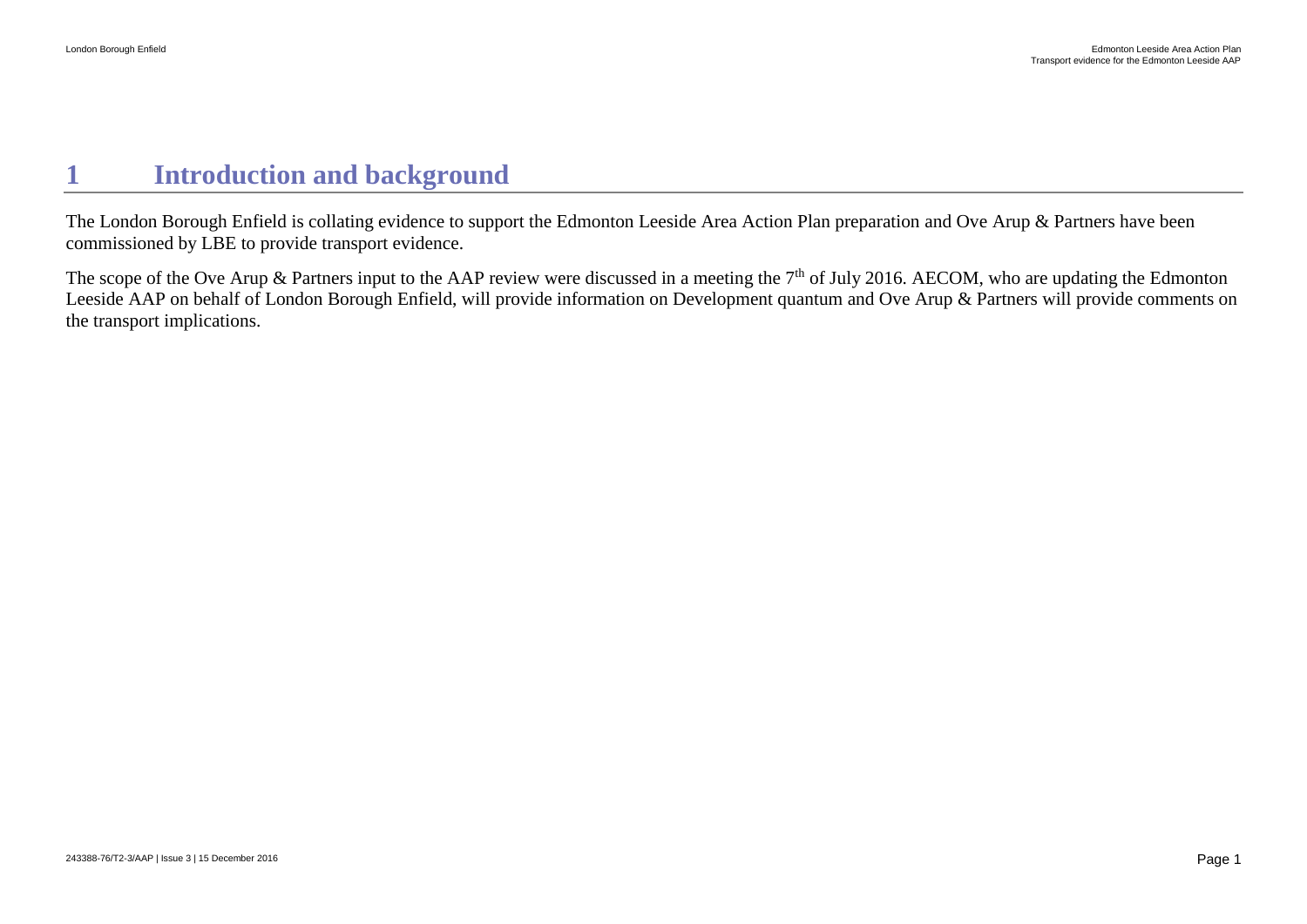### <span id="page-3-0"></span>**1.1 Development Quantum**

AECOM have shared the *Evidence on Housing and Supporting Infrastructure* draft document the 8<sup>th</sup> of August 2016<sup>1</sup>, set out in [Table 1.](#page-3-1)

A number of scenarios had the same impacts in terms of transport, therefore these were grouped together for the purposes of this review and are presented in [Table 2](#page-5-0) below.

| <b>Spatial scenario</b><br>number | <b>Dwellings</b> | <b>SIL</b> | Jobs |
|-----------------------------------|------------------|------------|------|
| 1                                 | 5000             | 100%       | 3000 |
| 2                                 | 5000             | 100%       | 6000 |
| 3                                 | 5000             | 50%        | 3000 |
| 4                                 | 5000             | 50%        | 6000 |
| 5                                 | 5000             | 25%        | 3000 |
| 6                                 | 5000             | 25%        | 6000 |
| 7                                 | 5000             | 0%         | 3000 |
| 8                                 | 5000             | 0%         | 6000 |
| 9                                 | 8000             | 100%       | 3000 |
| 10                                | 8000             | 100%       | 6000 |
| 11                                | 8000             | 50%        | 3000 |
| 12                                | 8000             | 50%        | 6000 |
| 13                                | 8000             | 25%        | 3000 |
| 14                                | 8000             | 25%        | 6000 |
| 15                                | 8000             | 0%         | 3000 |

<span id="page-3-1"></span>Table 1 - AAP Meridian Water scenario for testing (source: AECOM *Evidence on Housing and Supporting Infrastructure*)

 $\overline{a}$ 

 $1$  And later confirmed this information in the email the 19<sup>th</sup> September 2016.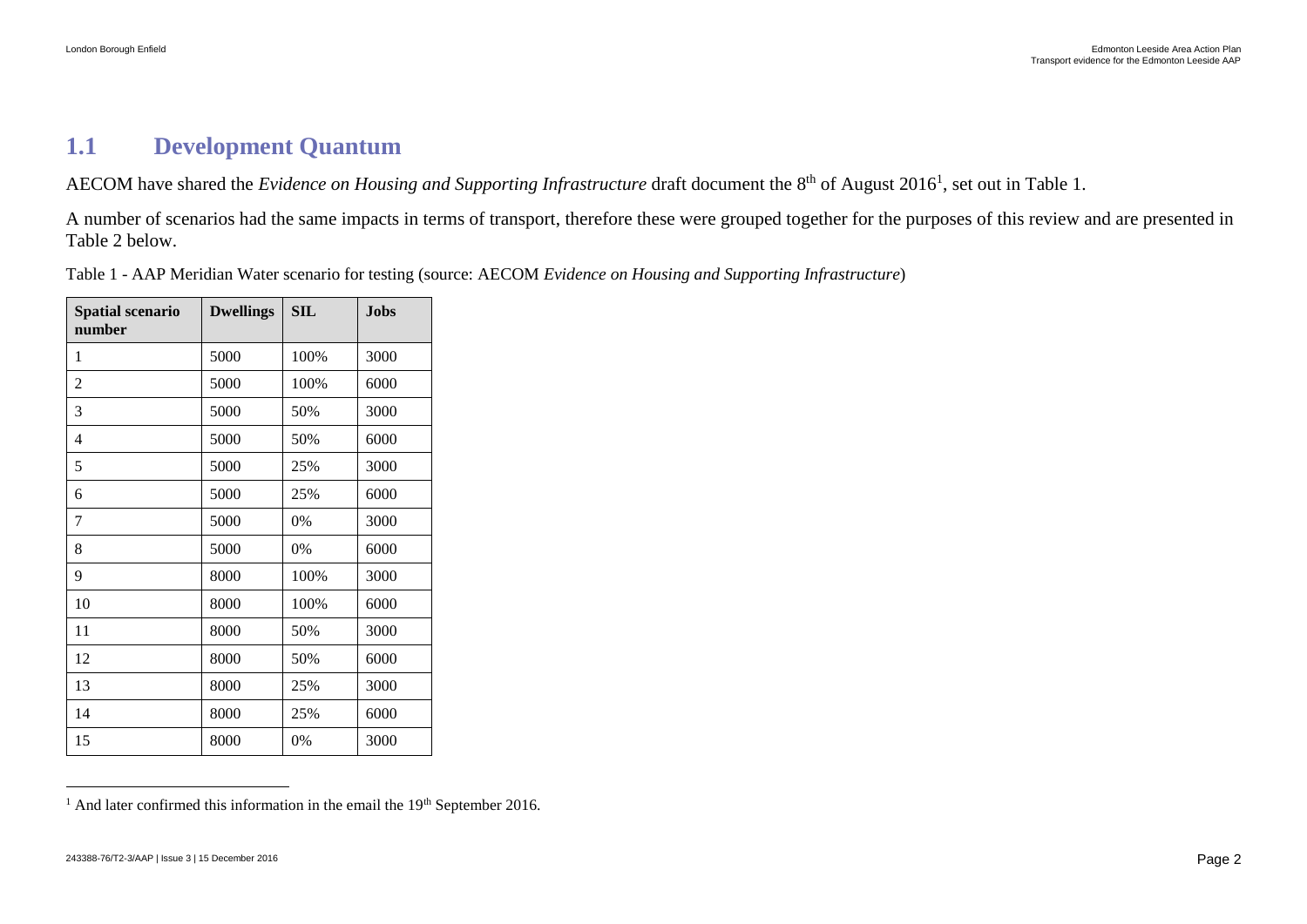| 16 | 8000  | 0%   | 6000 |
|----|-------|------|------|
| 17 | 10000 | 100% | 3000 |
| 18 | 10000 | 100% | 6000 |
| 19 | 10000 | 50%  | 3000 |
| 20 | 10000 | 50%  | 6000 |
| 21 | 10000 | 25%  | 3000 |
| 22 | 10000 | 25%  | 6000 |
| 23 | 10000 | 0%   | 3000 |
| 24 | 10000 | 0%   | 6000 |
| 25 | 12000 | 100% | 3000 |
| 26 | 12000 | 100% | 6000 |
| 27 | 12000 | 50%  | 3000 |
| 28 | 12000 | 50%  | 6000 |
| 29 | 12000 | 25%  | 3000 |
| 30 | 12000 | 25%  | 6000 |
| 31 | 12000 | 0%   | 3000 |
| 32 | 12000 | 0%   | 6000 |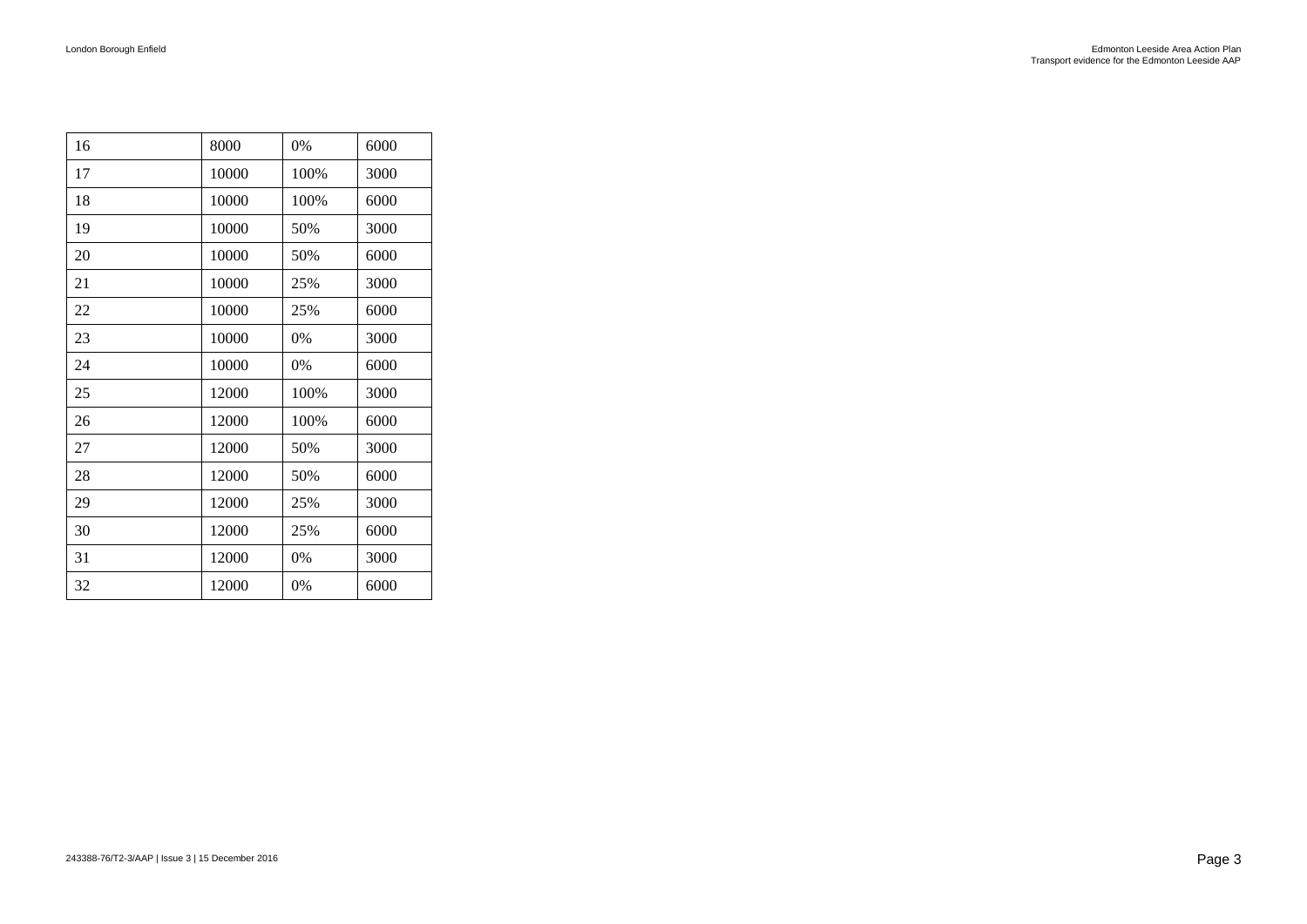| <b>Scenario N</b> | <b>Homes</b> | <b>Jobs</b> | <b>Retail (sqm)</b> | Leisure (sqm) | School (pupils) | School (staff) |
|-------------------|--------------|-------------|---------------------|---------------|-----------------|----------------|
| 1;3;5;7           | 5000         | 3000        | 3901                | 4290          | 2904            | 202            |
| 2;4;6;8           | 5000         | 6000        | 3901                | 4290          | 2904            | 202            |
| 9;11;13;15        | 8000         | 3000        | 4945                | 6235          | 4647            | 324            |
| 10;12;14;16       | 8000         | 6000        | 4945                | 6235          | 4647            | 324            |
| 17;19;21;23       | 10000        | 3000        | 6181                | 7980          | 5808            | 405            |
| 18;20;22;24       | 10000        | 6000        | 6181                | 7980          | 5808            | 405            |
| 25;27;29;31       | 12000        | 3000        | 7418                | 9352          | 6970            | 486            |
| 26;28;30;32       | 12000        | 6000        | 7418                | 9352          | 6970            | 486            |

#### <span id="page-5-0"></span>Table 2 - AAP quantum development scenario (source: AECOM *Evidence on Housing and Supporting Infrastructure*)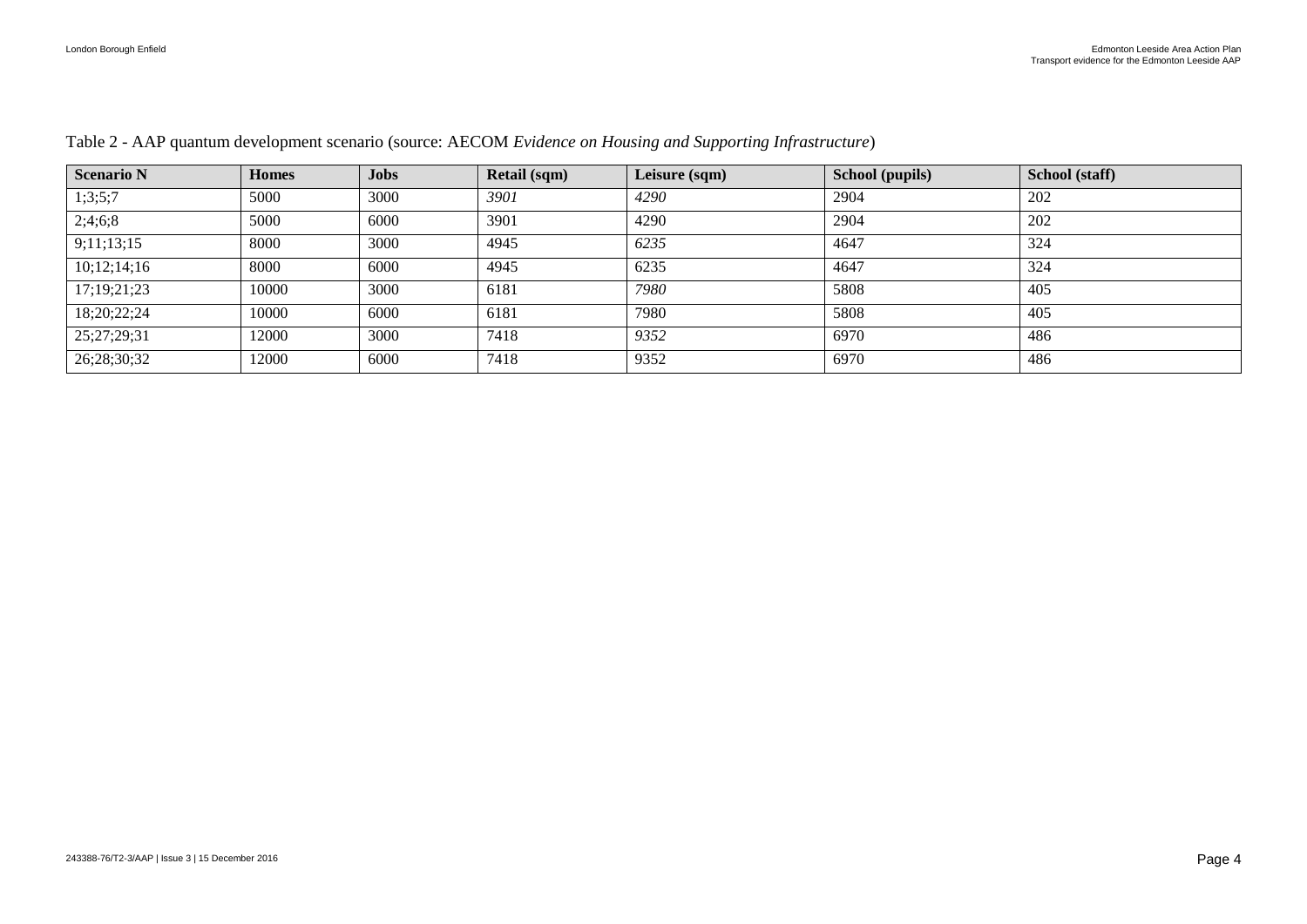A combination of Quantum Development and the spatial scenarios based on release of Strategic Industrial Land (SIL) for development were taken into account. The total land available to development ranges from 28.2 Ha to 46.8 Ha as shown in [Table 3,](#page-6-0) this determines different density requirements to deliver the housing element of the development as set out in [Table 4.](#page-6-1)

<span id="page-6-0"></span>Table 3 - AAP land use scenario (source: AECOM *Evidence on Housing and Supporting Infrastructure*)

| <b>Scenario Land Usage</b>                                            | Developable Land (ha) |
|-----------------------------------------------------------------------|-----------------------|
| Scenario 1<br>100% Existing Strategic Industrial Land (SIL) Retention | 33.74                 |
| Scenario 2<br>Harbet Road SIL Release                                 | 38.42                 |
| Scenario 3<br><b>SIL IBP Released</b>                                 | 44.05                 |
| Scenario 4<br>100% existing SIL Release                               | 52.05                 |

<span id="page-6-1"></span>Table 4 - AAP housing density requirements (source: AECOM *Evidence on Housing and Supporting Infrastructure*)

| <b>Homes</b> | Land Use Scenario 1 (homes per<br>Ha) | Land Use Scenario 2 (homes per<br>$Ha$ | Land Use Scenario 3 (homes per<br>Ha) | Land Use Scenario 4 (homes per<br>Ha) |
|--------------|---------------------------------------|----------------------------------------|---------------------------------------|---------------------------------------|
| 5,000        | 148                                   | 130                                    | 114                                   | -96                                   |
| 8,000        | 237                                   | 208                                    | 182                                   | 154                                   |
| 10,000       | 296                                   | 260                                    | 227                                   | 192                                   |
| 12,000       | 356                                   | 312                                    | 272                                   | 231                                   |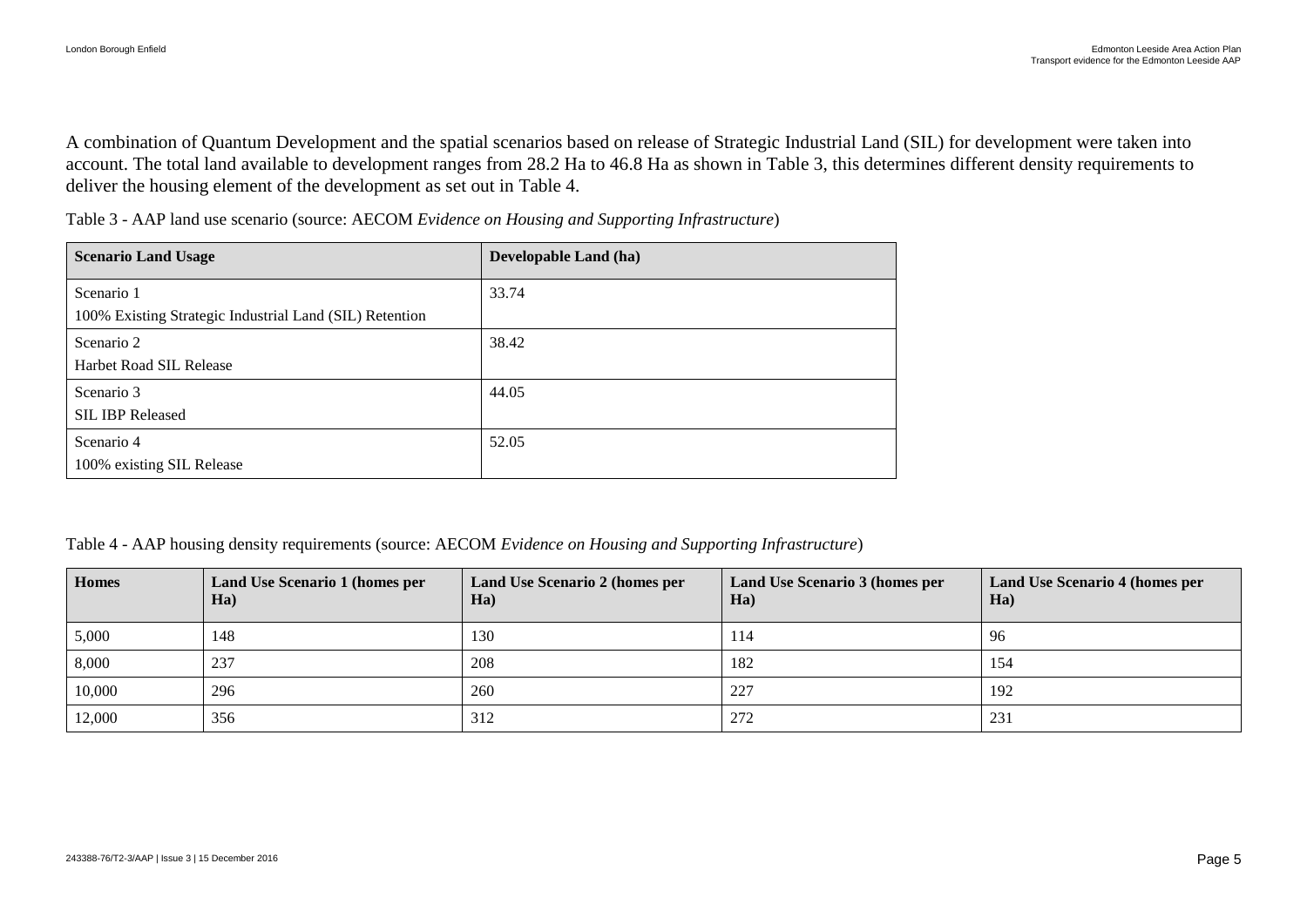## <span id="page-7-0"></span>**2 Transport implications**

Based on the information presented previously the section provides an assessment and sets out guidance as to the likely transport impacts of each of the AAP scenarios. This information is intended as a high-level assessment of the evidence in relation to the transport implications of the Meridian Water AAP section update.

## <span id="page-7-1"></span>**1.2 Accessibility and sustainable density**

The current London Plan (GLA, 2016) sets principles for optimising housing potential across London, with the local context, design and transport capacity taken into account as benchmark for optimum development density.

The relationship between housing density (habitable rooms and dwellings per hectare) and local context (suburban, urban or central) is linked to the access to public transport. The Public Transport Accessibility Level (PTAL) is a standard measure used for benchmark access to public transport in London. The PTAL categories are:

- $\bullet$  PTAL  $0$  none
- PTAL  $1a$  very poor
- $\bullet$  PTAL 1b very poor
- $\bullet$  PTAL 2 poor
- $\bullet$  PTAL 3 moderate
- $\bullet$  PTAL 4 good
- PTAL  $5$  very good
- $\bullet$  PTAL 6a excellent
- $\bullet$  PTAL 6b excellent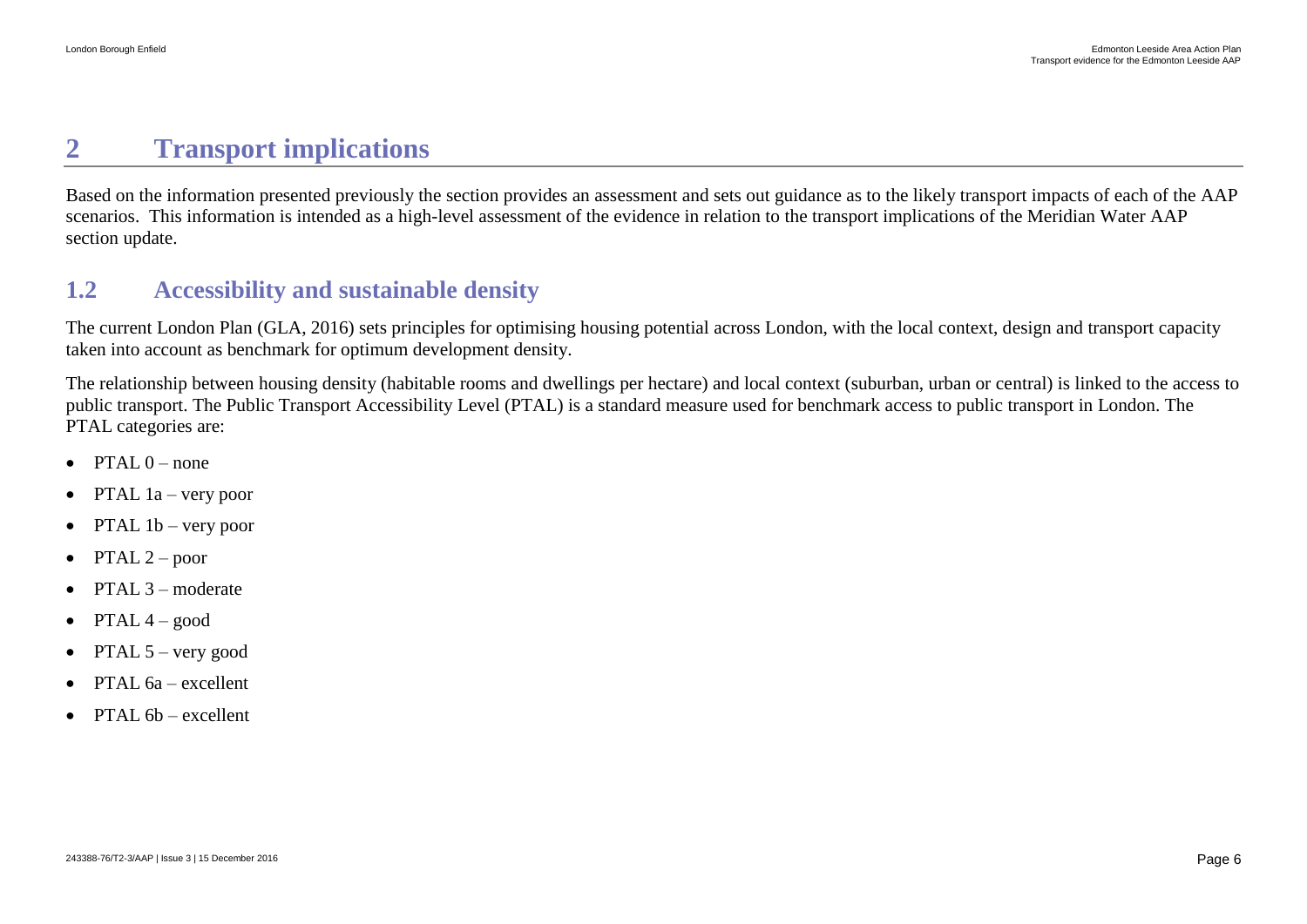#### Table 5 - The London Plan MALP (2016) Chapter 3 Policy 3.4 Optimising housing potential

The Policy 3.4 from the London Plan (GLA, 2016) states:

*Taking into account local context and character, the design principles in Chapter 7 and public transport capacity, development should optimise housing output for different types of location within the relevant density range shown in Table 3.2 (below source: GLA). Development proposals which compromise this policy should be resisted.*

#### Table 3.2 Sustainable residential quality (SRQ) density matrix (habitable rooms and dwellings per hectare)

| <b>Setting</b>      | <b>Public Transport Accessibility Level (PTAL)</b> |                |                |  |  |  |  |
|---------------------|----------------------------------------------------|----------------|----------------|--|--|--|--|
|                     | 0 <sub>to 1</sub>                                  | $2$ to $3$     | 4 to 6         |  |  |  |  |
| Suburban            | 150-200 hr/ha                                      | 150-250 hr/ha  | 200-350 hr/ha  |  |  |  |  |
| 3.8-4.6 hr/unit     | $35 - 55$ u/ha                                     | $35 - 65$ u/ha | 45-90 u/ha     |  |  |  |  |
| $3.1 - 3.7$ hr/unit | 40-65 u/ha                                         | 40-80 u/ha     | 55-115 u/ha    |  |  |  |  |
| 2.7-3.0 hr/unit     | 50-75 u/ha                                         | 50-95 u/ha     | 70–130 u/ha    |  |  |  |  |
| Urban               | 150-250 hr/ha                                      | 200-450 hr/ha  | 200-700 hr/ha  |  |  |  |  |
| $3.8 - 4.6$ hr/unit | $35-65$ u/ha                                       | 45-120 u/ha    | 45-185 u/ha    |  |  |  |  |
| $3.1 - 3.7$ hr/unit | 40-80 u/ha                                         | 55-145 u/ha    | 55-225 u/ha    |  |  |  |  |
| 2.7-3.0 hr/unit     | 50-95 u/ha                                         | 70-170 u/ha    | 70-260 u/ha    |  |  |  |  |
| Central             | 150-300 hr/ha                                      | 300-650 hr/ha  | 650-1100 hr/ha |  |  |  |  |
| 3.8-4.6 hr/unit     | 35-80 u/ha                                         | 65-170 u/ha    | 140-290 u/ha   |  |  |  |  |
| 3.1-3.7 hr/unit     | 40-100 u/ha                                        | 80-210 u/ha    | 175-355 u/ha   |  |  |  |  |
| $2.7 - 3.0$ hr/unit | 50-110 u/hr                                        | 100-240 u/ha   | 215-405 u/ha   |  |  |  |  |

The London Plan also states that while this Policy sets a good starting point, the *SQR density matrix<sup>2</sup>* should not be applied mechanistically. It is suggested that the ranges shown form the framework within which Boroughs can refine local approaches to implementation through their LDFs.

 $\overline{a}$ 

<sup>&</sup>lt;sup>2</sup> Table 3.2 Chapter 3 of the London Plan 2016, Sustainable residential quality (SQR) density matrix. The matrix sets optimum density against local context and Public Transport Accessibility Levels (PTAL).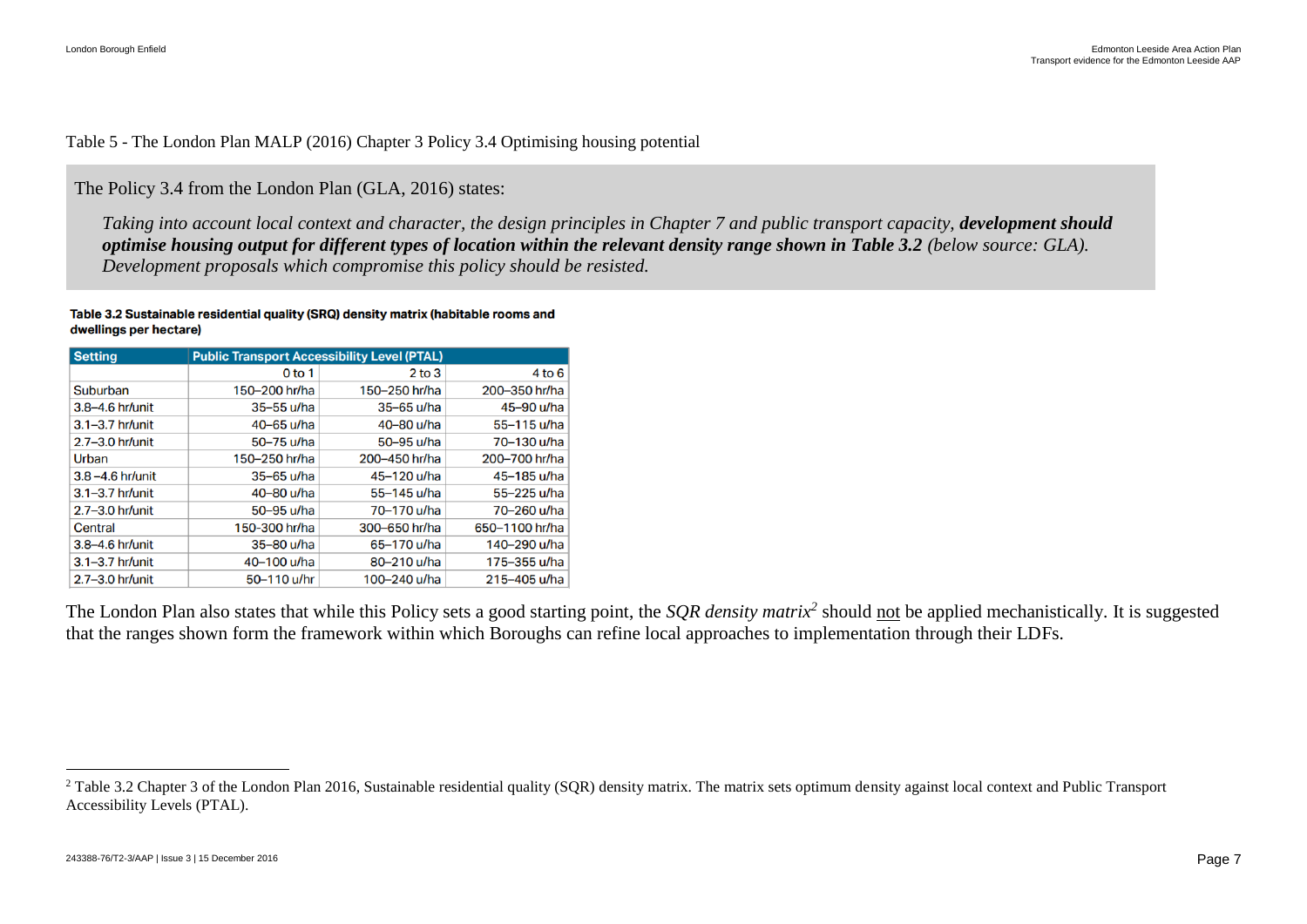The density requirements are given by the quantum of housing and SIL scenarios as shown in Table 4 - [AAP housing density requirements \(source: AECOM](#page-6-1) *[Evidence on Housing and Supporting Infrastructure](#page-6-1)*) were benchmarked against the above policy, the resulting requirements in terms of Public Transport Access Level<sup>3</sup> and context are set out in [Table 6.](#page-9-0)

| <b>Homes</b>            | <b>Context</b>                                                                                                                                                                                                                                                                                   | Land Use Scenario 1 (dwellings<br><i>per ha</i> )                                    | <b>Land Use Scenario 2 (dwellings</b><br><i>per ha</i> ) | <b>Land Use Scenario 3 (dwellings</b><br><i>per ha</i> )                                                                                                                               | <b>Land Use Scenario 4 (dwellings)</b><br>$per$ ha |  |
|-------------------------|--------------------------------------------------------------------------------------------------------------------------------------------------------------------------------------------------------------------------------------------------------------------------------------------------|--------------------------------------------------------------------------------------|----------------------------------------------------------|----------------------------------------------------------------------------------------------------------------------------------------------------------------------------------------|----------------------------------------------------|--|
| 5,000                   | Urban                                                                                                                                                                                                                                                                                            | PTAL $3+$                                                                            | PTAL <sub>3</sub>                                        | PTAL 2                                                                                                                                                                                 | PTAL $1+$                                          |  |
|                         | Central                                                                                                                                                                                                                                                                                          | PTAL 2                                                                               | PTAL 2                                                   | PTAL $1 - 2$                                                                                                                                                                           | PTAL 1                                             |  |
| 8,000                   | Urban                                                                                                                                                                                                                                                                                            | PTAL 6                                                                               | PTAL 6                                                   | PTAL 5                                                                                                                                                                                 | PTAL <sub>4</sub>                                  |  |
|                         | Central                                                                                                                                                                                                                                                                                          | PTAL <sub>4</sub>                                                                    | PTAL $3 - 4$                                             | PTAL <sub>3</sub>                                                                                                                                                                      | PTAL 2                                             |  |
| 10,000                  | Urban                                                                                                                                                                                                                                                                                            | ///                                                                                  | PTAL 6                                                   | PTAL 6                                                                                                                                                                                 | PTAL $5 - 6$                                       |  |
|                         | Central                                                                                                                                                                                                                                                                                          | PTAL $5 - 6$                                                                         | PTAL 5                                                   | PTAL <sub>4</sub>                                                                                                                                                                      | PTAL <sub>3</sub>                                  |  |
| 12,000                  | Urban                                                                                                                                                                                                                                                                                            | ///                                                                                  | ///                                                      | PTAL 6                                                                                                                                                                                 | PTAL 6                                             |  |
|                         | Central                                                                                                                                                                                                                                                                                          | PTAL 6                                                                               | PTAL 6                                                   | PTAL 5                                                                                                                                                                                 | PTAL 4                                             |  |
| $^{\prime\prime\prime}$ | Not Compliant with current policy                                                                                                                                                                                                                                                                |                                                                                      |                                                          |                                                                                                                                                                                        |                                                    |  |
| Urban                   | Areas with predominantly dense development, for example, terraced houses, mansion blocks, a mix of different uses, medium building footprints and typically buildings of two to four<br>storeys, located within 800 metres walking distance of a District centre or, along main arterial routes. |                                                                                      |                                                          |                                                                                                                                                                                        |                                                    |  |
| Central                 |                                                                                                                                                                                                                                                                                                  | International, Metropolitan or Major town centre. (see Chapter 2 of the London Plan) |                                                          | Areas with very dense development, a mix of different uses, large building footprints and typically buildings of four to six storeys, located within 800 metres walking distance of an |                                                    |  |

<span id="page-9-0"></span>Table 6 - AAP scenario PTAL accessibility and density benchmark

Referencing the densities shown in [Table 4,](#page-6-1) the PTAL values stated in [Table 6](#page-9-0) are the average value across the whole site. In reality the PTAL level would change dependent on proximity to public transport, but for the purposes of this assessment an average is the most suitable value to use.

 $\overline{a}$ 

<sup>&</sup>lt;sup>3</sup> Public Transport Access Level. This is a TfL standard measure of connectivity for the public transport network in London.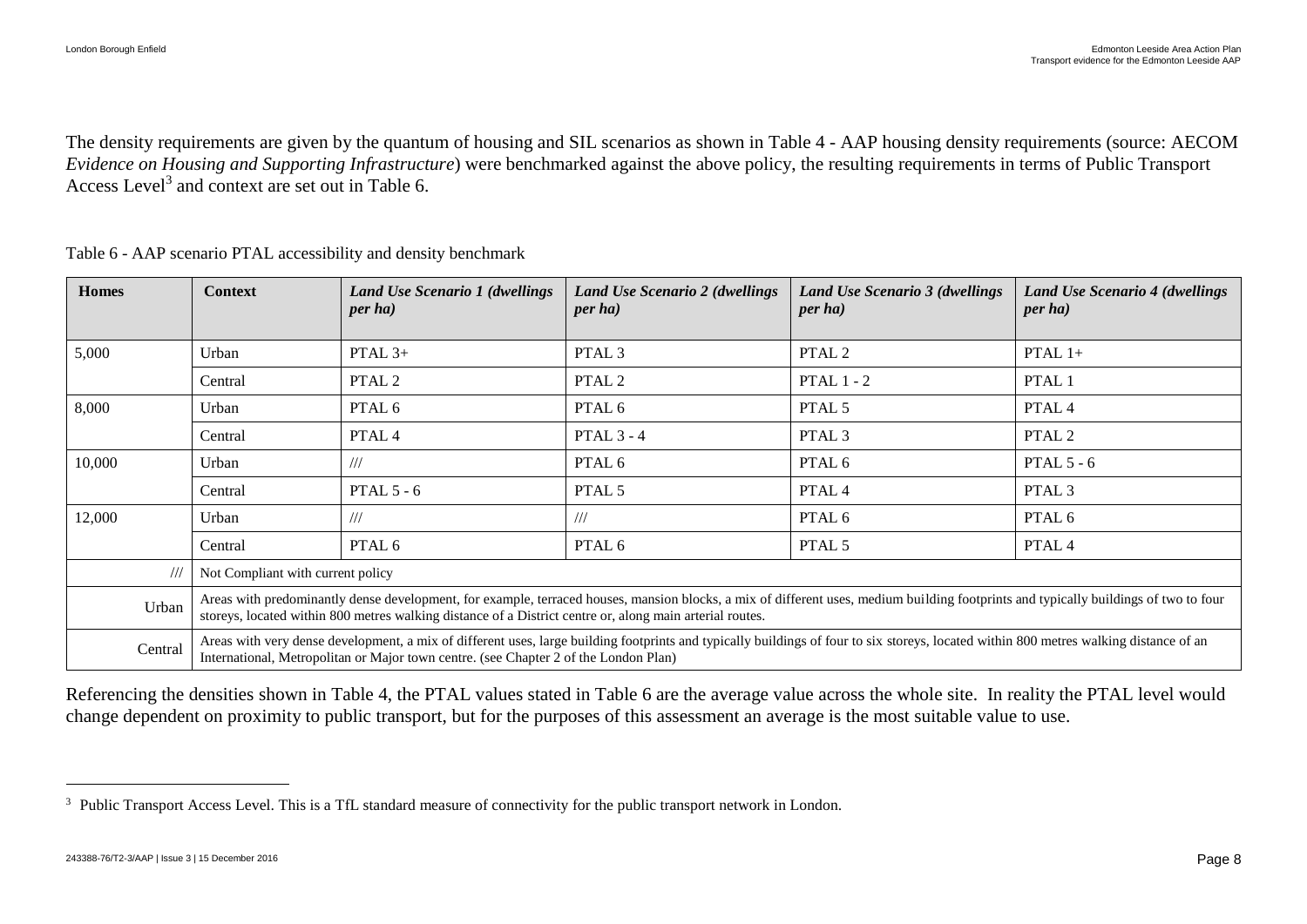## <span id="page-10-0"></span>**1.3 Parking and land take**

Parking requirements are likely to represent a challenge in the delivery of the development quantum given the likely cost constraints of building underground structures for it. Considering the current policy LB Enfield DMD and the London Plan MALP 2016 the current policy suggests the following with regards to housing:

- Up to 1 or 1.5 car parking spaces for each dwelling;
- Minimum 1 Long stay cycle space each studio/ one bedroom and 1.5 cycle spaces bigger units.
- Recent medium size developments were approved in London Borough Enfield with requirement for 0.6 car parking spaces each dwelling. Assuming that the first 40% of the housing is provided with 0.6 spaces per unit, while the remaining 60% of the proposed housing might be provided with 0.4 car parking spaces per unit.
- The resulting estimate of the space required to provide the parking associated with each of the scenarios is given in [Table 7.](#page-10-1)

| Spatial scenario | <b>Dwellings</b> | <b>SIL</b> | Jobs | Parking    | % land take |
|------------------|------------------|------------|------|------------|-------------|
| number           |                  |            |      |            |             |
|                  | 5000             | 100%       | 3000 | 2445/8180  | 21%         |
| $\overline{2}$   | 5000             | 100%       | 6000 | 2490/8360  | 21%         |
| 3                | 5000             | 50%        | 3000 | 2445/8180  | 18%         |
| 4                | 5000             | 50%        | 6000 | 2490/8360  | 18%         |
| 5                | 5000             | 25%        | 3000 | 2445/8180  | 16%         |
| 6                | 5000             | 25%        | 6000 | 2490/8360  | 16%         |
| 7                | 5000             | 0%         | 3000 | 2445/8180  | 13%         |
| 8                | 5000             | 0%         | 6000 | 2490/8360  | 14%         |
| 9                | 8000             | 100%       | 3000 | 3885/12980 | 33%         |
| 10               | 8000             | 100%       | 6000 | 3930/13160 | 33%         |
| 11               | 8000             | 50%        | 3000 | 3885/12980 | 29%         |
| 12               | 8000             | 50%        | 6000 | 3930/13160 | 29%         |
| 13               | 8000             | 25%        | 3000 | 3885/12980 | 25%         |
| 14               | 8000             | 25%        | 6000 | 3930/13160 | 25%         |
| 15               | 8000             | 0%         | 3000 | 3885/12980 | 21%         |
| 16               | 8000             | 0%         | 6000 | 3930/13160 | 21%         |
| 17               | 10000            | 100%       | 3000 | 4845/16180 | 41%         |

<span id="page-10-1"></span>Table 7 - AAP scenario parking (including long stay cycle and car) benchmark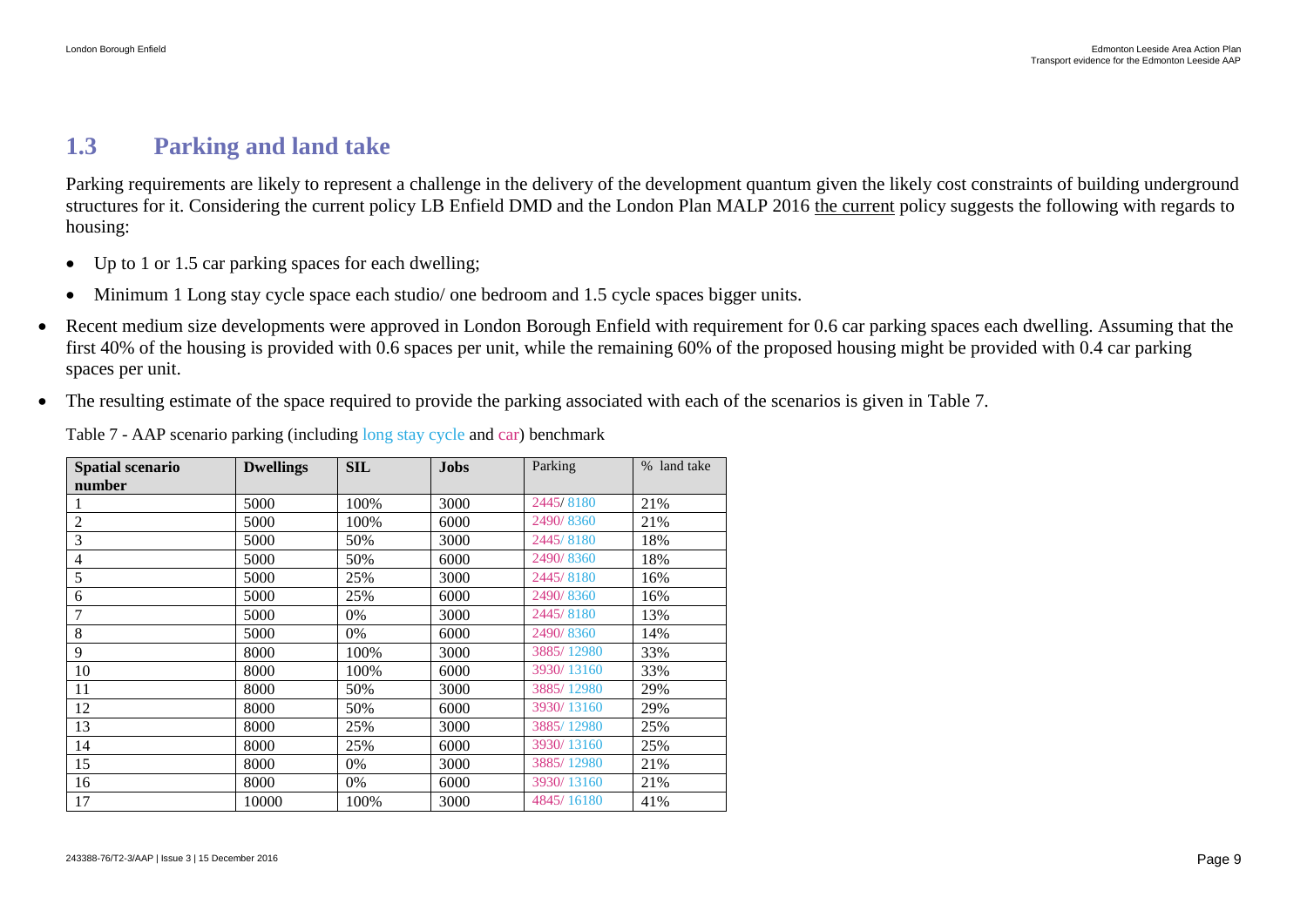| 18 | 10000 | 100%  | 6000 | 4890/16360 | 41% |
|----|-------|-------|------|------------|-----|
| 19 | 10000 | 50%   | 3000 | 4845/16180 | 36% |
| 20 | 10000 | 50%   | 6000 | 4890/16360 | 36% |
| 21 | 10000 | 25%   | 3000 | 4845/16180 | 31% |
| 22 | 10000 | 25%   | 6000 | 4890/16360 | 31% |
| 23 | 10000 | $0\%$ | 3000 | 4845/16180 | 26% |
| 24 | 10000 | 0%    | 6000 | 4890/16360 | 27% |
| 25 | 12000 | 100%  | 3000 | 5805/19380 | 49% |
| 26 | 12000 | 100%  | 6000 | 5850/19560 | 49% |
| 27 | 12000 | 50%   | 3000 | 5805/19380 | 43% |
| 28 | 12000 | 50%   | 6000 | 5850/19560 | 43% |
| 29 | 12000 | 25%   | 3000 | 5805/19380 | 37% |
| 30 | 12000 | 25%   | 6000 | 5850/19560 | 38% |
| 31 | 12000 | $0\%$ | 3000 | 5805/19380 | 32% |
| 32 | 12000 | 0%    | 6000 | 5850/19560 | 32% |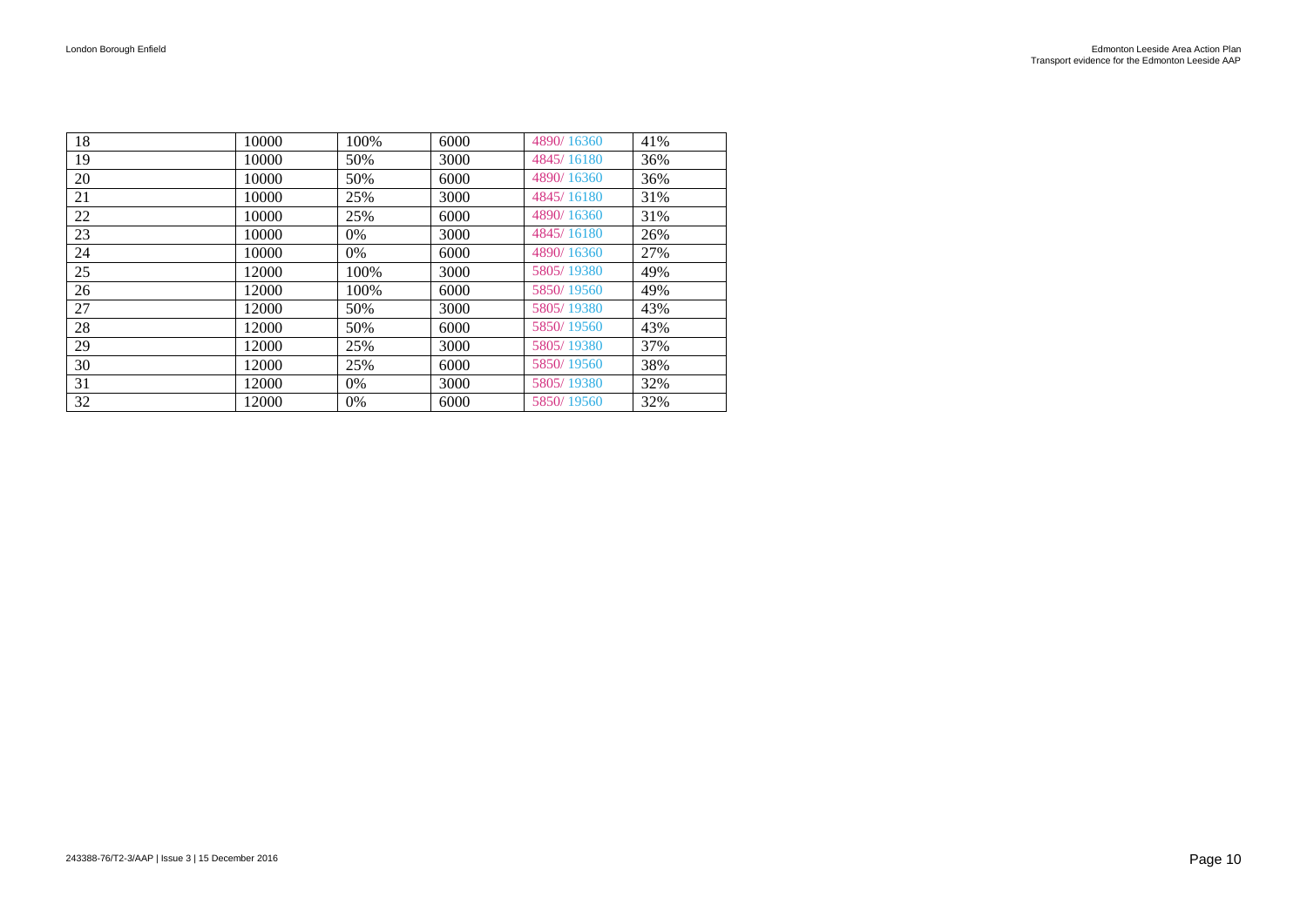[Figure 1](#page-12-0) shows the relationship between quantum of parking spaces and potential land take from the developable area (this assumes all parking is surface and not in underground or multi-storey structures. It was assumed that car and cycle parking spaces were standard size, each car space would need 25 square metres of space and cycling assumed as one square meter per two cycles.

#### <span id="page-12-0"></span>Figure 1- AAP scenario parking assessment

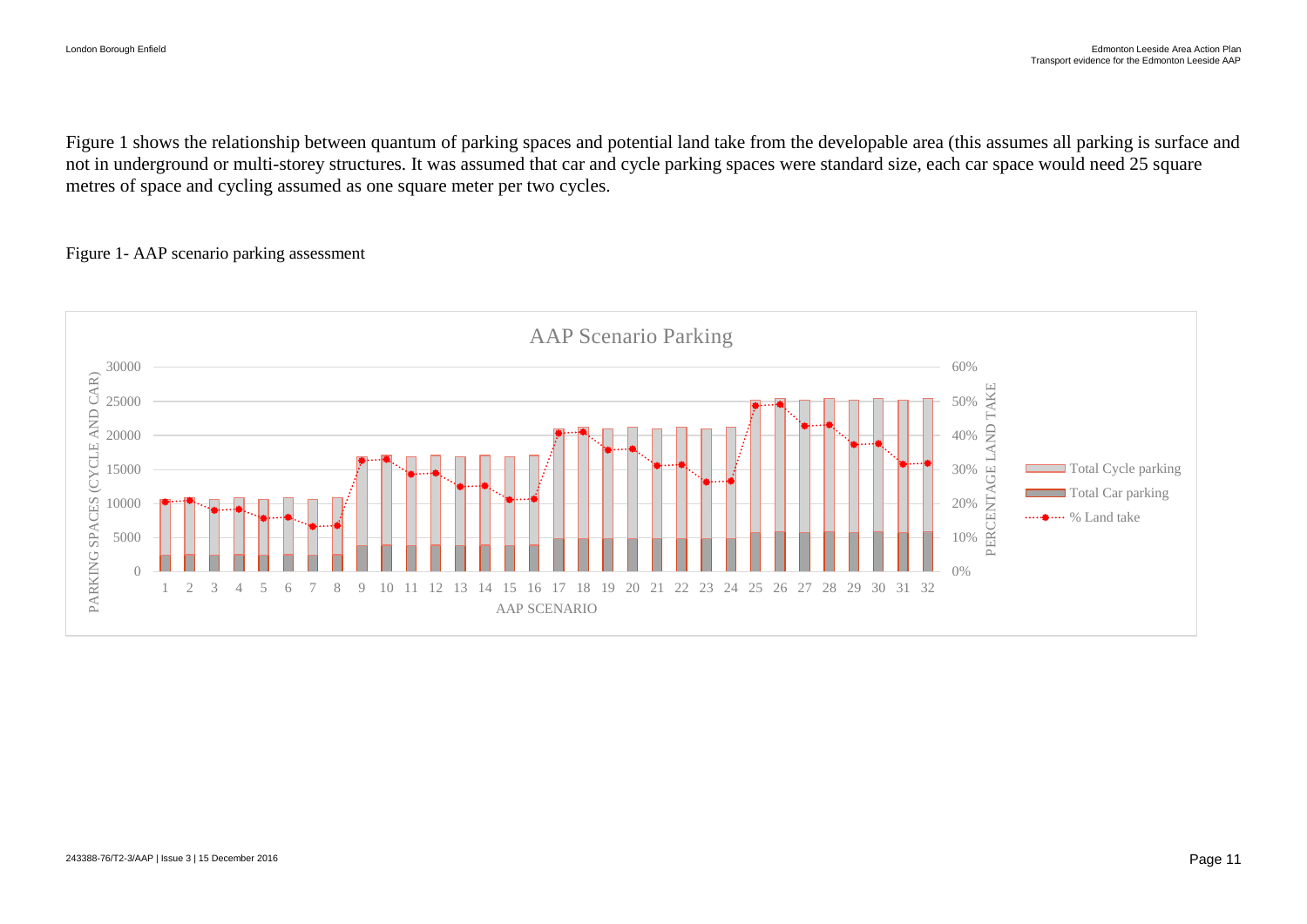#### <span id="page-13-0"></span>**1.4 Person travel**

The balance of housing versus employment and other uses will determine the travel patterns of each scenario. The likely peak morning and evening person trips were estimated and are shown in [Figure 2](#page-13-1) and [Figure 3](#page-14-0) according to land use and development quantum.

<span id="page-13-1"></span>Figure 2 - AAP quantum development morning travel

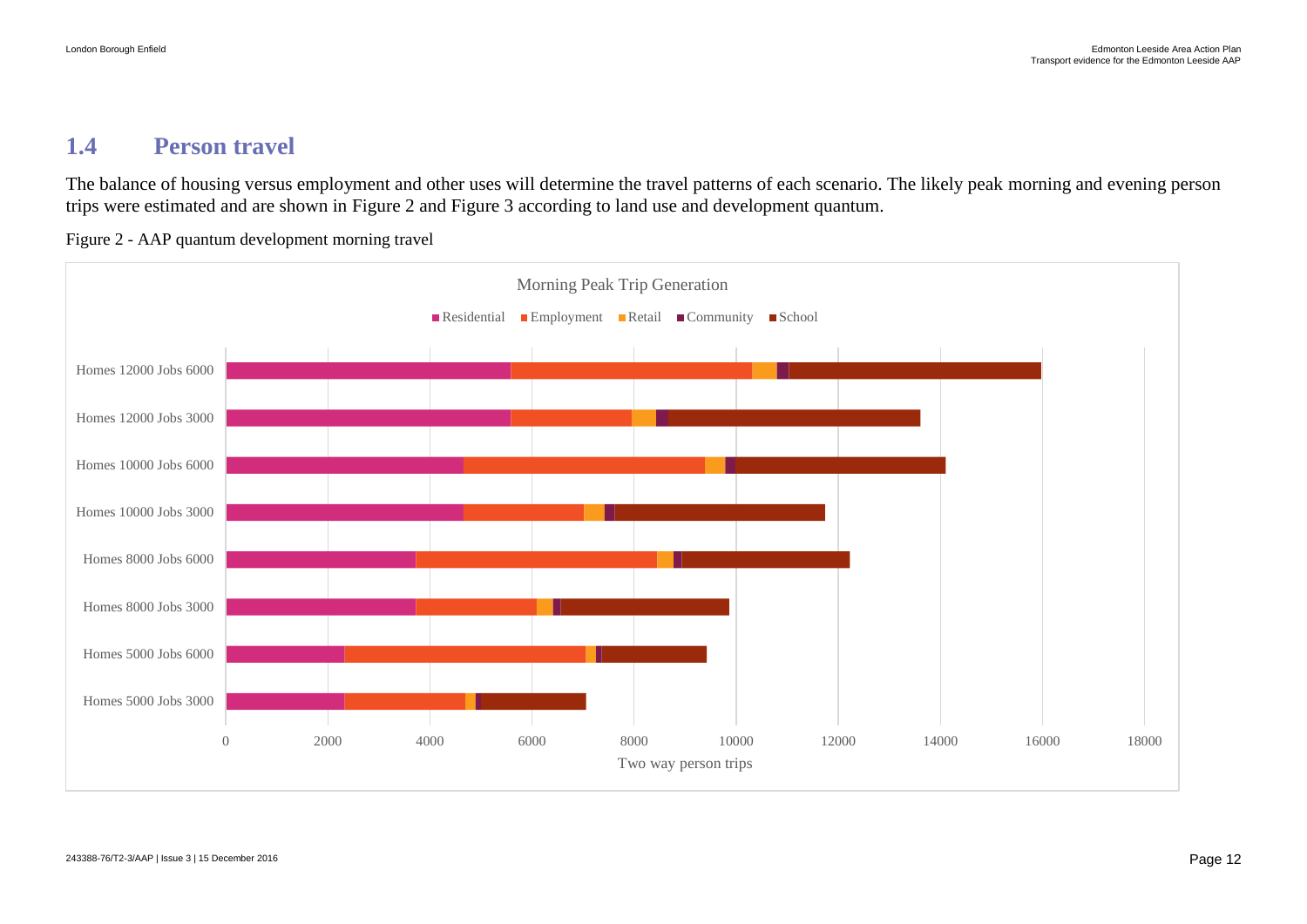

#### <span id="page-14-0"></span>Figure 3 - AAP quantum development evening travel